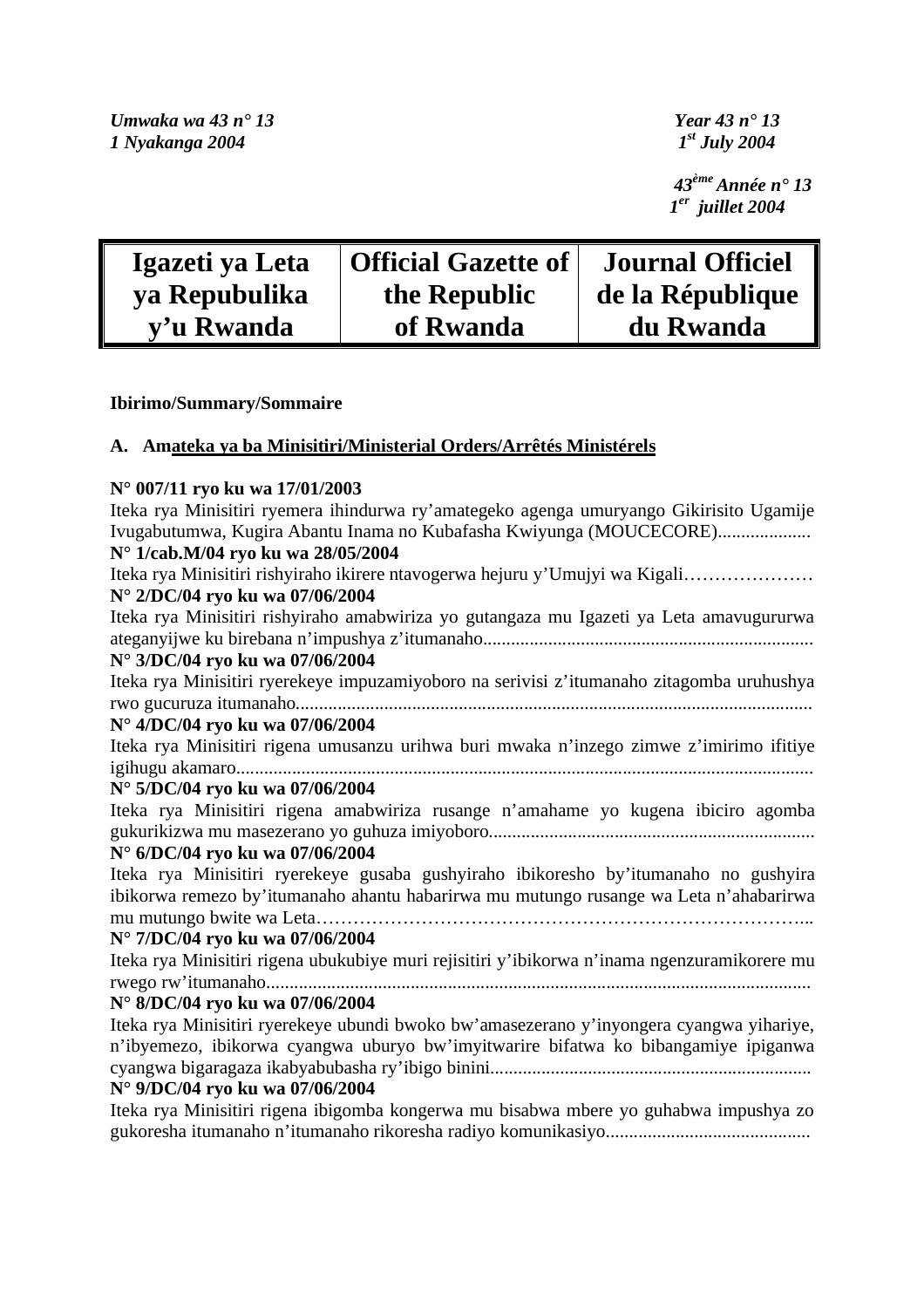# **N° 007/11 ryo ku wa 17/01/2003**

| Iteka rya Minisitiri ryemera ihindurwa ry'amategeko agenga Umuryango Gikirisito ugamije<br>ivugabutumwa, kugira abantu Inama no Kubafasha Kwiyunga (MOUCECORE)<br>N° 1/cab.M/04 of 28/05/2004 |
|-----------------------------------------------------------------------------------------------------------------------------------------------------------------------------------------------|
| Ministerial Order creating a prohibited area over Kigali City centre                                                                                                                          |
| N° 2/DC/04 of 07/06/2004                                                                                                                                                                      |
| Ministerial Order on instructions for the publication in the Official Gazette of modifications                                                                                                |
|                                                                                                                                                                                               |
| N° 3/DC/04 of 07/06/2004                                                                                                                                                                      |
| Ministerial Order on telecommunications networks and services not requiring a                                                                                                                 |
| N° 4/DC/04 of 07/06/2004                                                                                                                                                                      |
|                                                                                                                                                                                               |
| N° 5/DC/04 of 07/06/2004                                                                                                                                                                      |
| Ministerial Order on the general conditions and pricing principles to be respected in                                                                                                         |
|                                                                                                                                                                                               |
| N° 6/DC/04 of 07/06/2004                                                                                                                                                                      |
| Ministerial Order on requests for installation of telecommunications faculties and terminal                                                                                                   |
| N° 7/DC/04 of 07/06/2004                                                                                                                                                                      |
| Ministerial Order specifying the content of the regulatory board's register of                                                                                                                |
|                                                                                                                                                                                               |
| N° 8/DC/04 of 07/06/2004                                                                                                                                                                      |
| Ministerial Order on additional and specific types of agreements, decisions, practices and                                                                                                    |
| codes of conduct considered to be anti-competitive or an abuse of a dominant position<br>N° 9/DC/04 of 07/06/2004                                                                             |
| Ministerial Order on conditions to be incorporated into telecommunications and                                                                                                                |
|                                                                                                                                                                                               |
| $N^{\circ}$ 007/11 du 17/01/2003                                                                                                                                                              |
| Arrêté Ministériel portant approbation des modifications apportées aux<br>N° 1/cab.M/04 du 28/05/2004                                                                                         |
| Arrêté Ministériel portant création d'une zone d'exclusion                                                                                                                                    |
| N° 2/DC/04 du 07/06/2004                                                                                                                                                                      |
| Arrêté Ministériel sur les instructions relatives à la publication au Journal Officiel des                                                                                                    |
| N° 3/DC/04 du 07/06/2004                                                                                                                                                                      |
| Arrêté Ministériel sur les réseaux et services de télécommunications ne nécessitant pas de                                                                                                    |
|                                                                                                                                                                                               |
| N° 4/DC/04 du 07/06/2004                                                                                                                                                                      |
| Arrêté Ministériel sur les redevances annuelles dues par les services d'utilité publique                                                                                                      |
| N° 5/DC/04 du 07/06/2004                                                                                                                                                                      |
| Arrêté Ministériel sur les conditions générales et les principes de facturation dans les accords                                                                                              |
| N° 6/DC/04 du 07/06/2004                                                                                                                                                                      |
| Arrêté Ministériel sur les demandes d'installation des équipements terminaux et des                                                                                                           |
| infrastructures de télécommunications sur les domaines public et prive<br>N° 7/DC/04 du 07/06/2004                                                                                            |
| Arrêté Ministériel déterminant le contenu du registre des activités du conseil de régulation en                                                                                               |
|                                                                                                                                                                                               |
|                                                                                                                                                                                               |